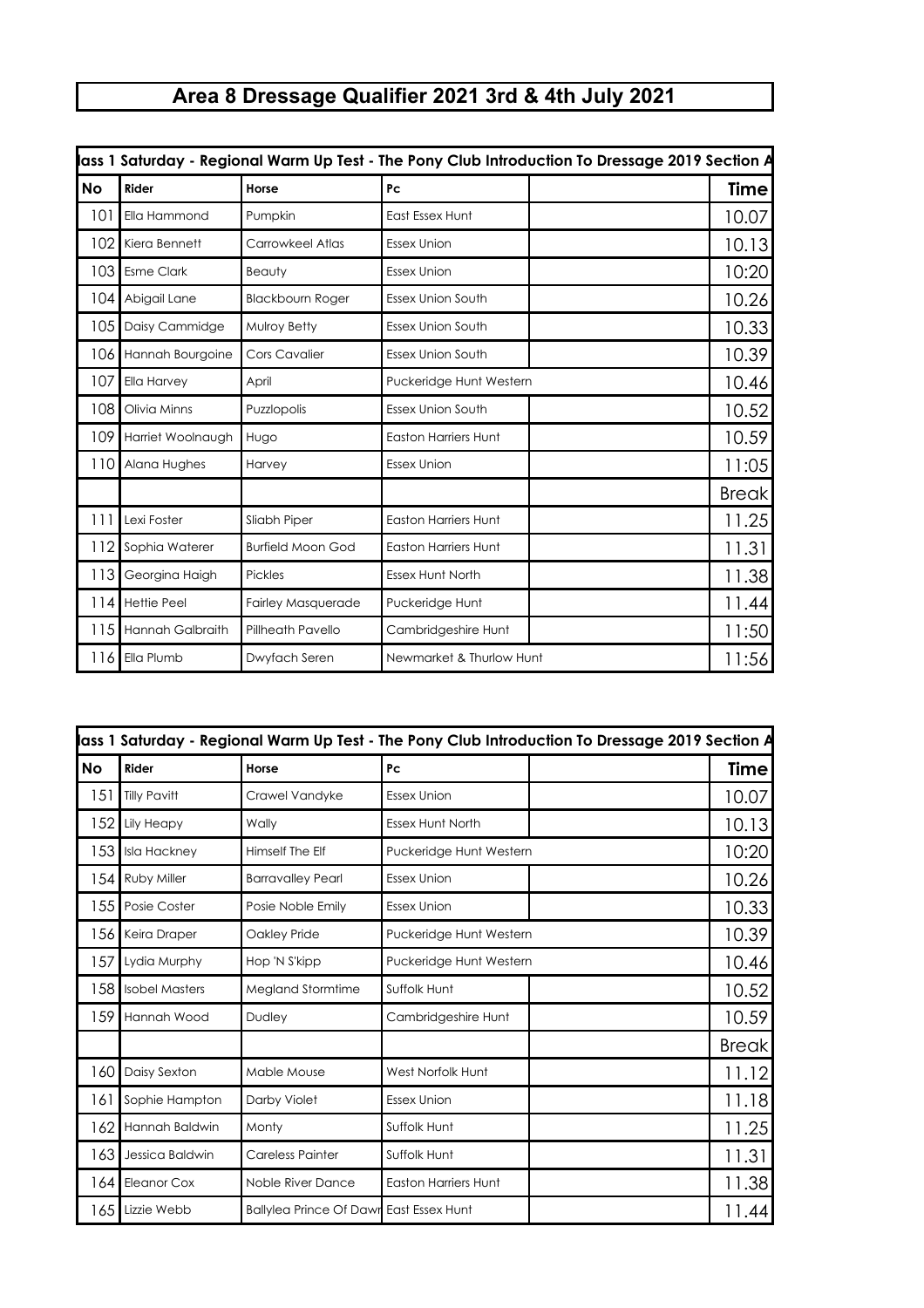|           | <b>Class 2 Saturday - Grassroots Regional Qualifier Section B1</b> |                                     |                                   |                            |              |  |  |
|-----------|--------------------------------------------------------------------|-------------------------------------|-----------------------------------|----------------------------|--------------|--|--|
| <b>No</b> | Rider                                                              | Horse                               | Pc                                | Team                       | <b>Time</b>  |  |  |
| 201       | Ella Hammond                                                       | Pumpkin                             | East Essex Hunt                   | East Essex Hunt Blue Team  | 12:30        |  |  |
| 206       | Nancy Millar                                                       | Cynheidrefawr Dylan                 | Essex Hunt North                  | Essex North Magenta        | 12.36        |  |  |
| 203       | Abigail Lane                                                       | <b>Blackbourn Roger</b>             | <b>Essex Union South</b>          | <b>Essex Union South</b>   | 12.43        |  |  |
| 204       | Arabella Morris-Lowe                                               | Johnny                              | Cambridgeshire Hunt               | Chpc Haggis                | 12.49        |  |  |
| 205       | Sophia Waterer                                                     | <b>Burfield Moon God</b>            | <b>Easton Harriers Hunt</b>       | <b>Easton Harriers</b>     | 12.56        |  |  |
| 214       | <b>Eleanor Garrick</b>                                             | <b>Beauty</b>                       | Suffolk Hunt                      |                            | 13.02        |  |  |
| 207       | <b>Isla Hackney</b>                                                | Himself The Elf                     | Puckeridge Hunt Westerr Pwpc Pink |                            | 13.09        |  |  |
| 208       | Alexa Woods                                                        | Maesmynach Perlen                   | East Essex Hunt                   | East Essex Hunt Red Team   | 13.15        |  |  |
| 209       | Hannah Baldwin                                                     | Monty                               | Suffolk Hunt                      | Suffolk Hunt               | 13.22        |  |  |
| 210       | Ruby Miller                                                        | Tempo Owen Lad                      | <b>Essex Union</b>                | Essex Union Samba          | 13.28        |  |  |
|           |                                                                    |                                     |                                   |                            | <b>Break</b> |  |  |
| 211       | Sophie Tooley                                                      | <b>Killy Rose</b>                   | Cambridgeshire Hunt               | Chpc Trumpington           | 13.45        |  |  |
| 212       | Ottilie Willis                                                     | Ransboro Fear Bui                   | <b>Essex Hunt North</b>           | Essex North Cyan           | 13.51        |  |  |
| 213       | Alice Patton                                                       | <b>Roses Princess</b>               | West Norfolk Hunt                 | West Norfolk Hunt          | 13.58        |  |  |
| 202       | Lily Heapy                                                         | Wally                               | Essex Hunt North                  | <b>Essex North Yellow</b>  | 14.04        |  |  |
| 215       | Evie Wise                                                          | Stars At Night                      | Newmarket & Thurlow Hu            | Newmarket And Thurlow      | 14.11        |  |  |
| 216       | Lucy Tooley                                                        | <b>Ullord Charley</b>               | Cambridgeshire Hunt               | Chpc Tetworth              | 14.17        |  |  |
| 217       | Eleanor Cox                                                        | Noble River Dance                   | <b>Easton Harriers Hunt</b>       |                            | 14.24        |  |  |
| 218       | Chloe Blair                                                        | Luna-Elphin Sparks                  | Littleport & District             | Littleport & District      | 14:30        |  |  |
| 219       | Phoebe Mowatt-Mo                                                   | Ardlea Mia                          | <b>Essex Union</b>                | <b>Essex Union Foxtrot</b> | 14.37        |  |  |
| 220       | Lucia Cable                                                        | Desarbre Sparrow Haw                | Puckeridge Hunt                   | Puckeridge Hunt            | 14.43        |  |  |
| 221       | Phoebe Land                                                        | Shilston Rocks Mayhem Essex Farmers |                                   | <b>Essex Farmers Green</b> | 14:50        |  |  |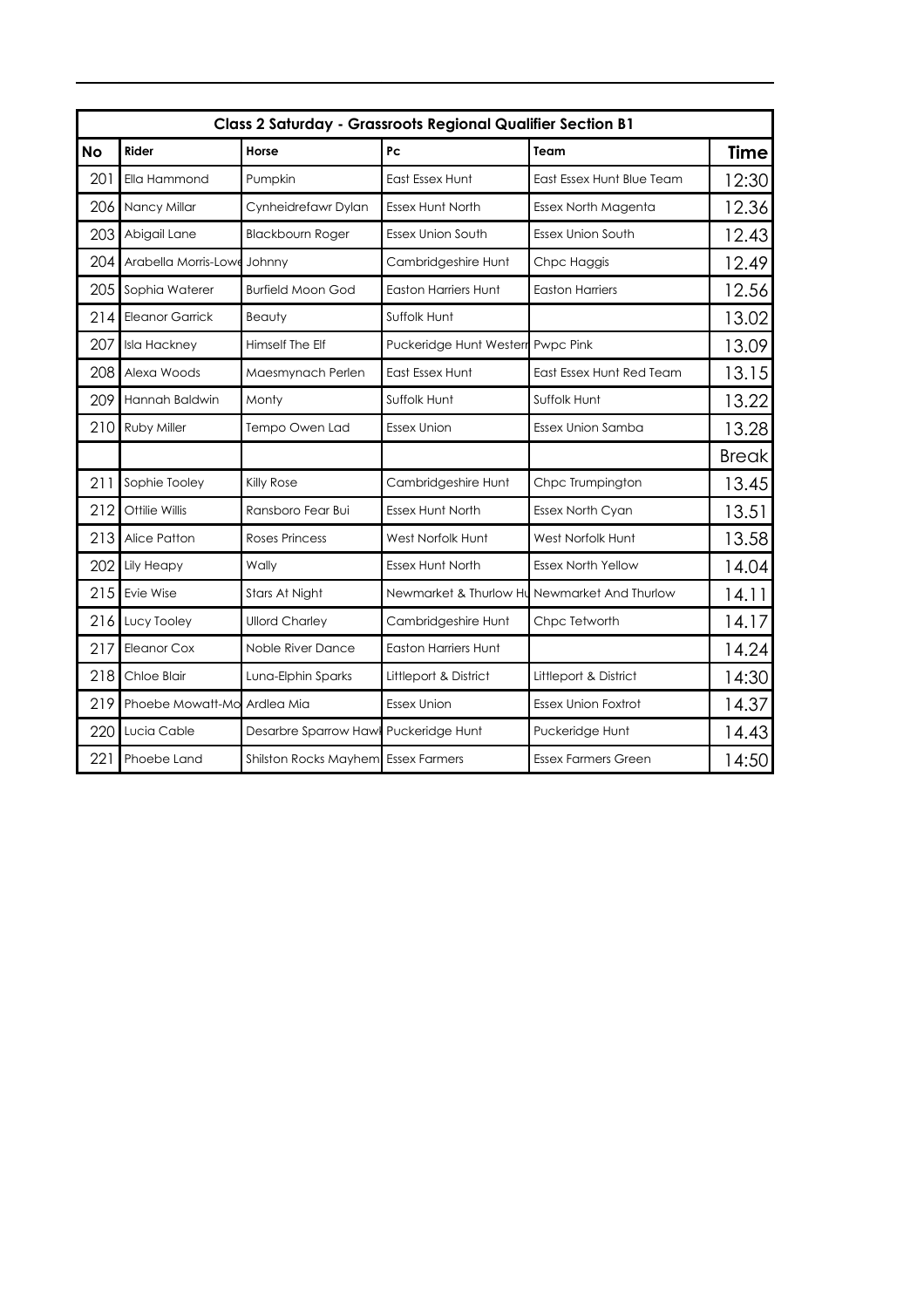|           | <b>Class 2 Saturday - Grassroots Regional Qualifier Section B2</b> |                           |                             |                            |              |  |
|-----------|--------------------------------------------------------------------|---------------------------|-----------------------------|----------------------------|--------------|--|
| <b>No</b> | Rider                                                              | Horse                     | Pc                          | Team                       | <b>Time</b>  |  |
| 251       | <b>Isabella Parr</b>                                               | <b>Diversity Daybreak</b> | East Essex Hunt             | East Essex Hunt Blue Team  | 12:30        |  |
| 264       | Imogen Millar                                                      | Scooby                    | <b>Essex Hunt North</b>     | Essex North Magenta        | 12.36        |  |
| 253       | Daisy Cammidge                                                     | Mulroy Betty              | <b>Essex Union South</b>    | <b>Essex Union South</b>   | 12.43        |  |
| 254       | Hannah Wood                                                        | <b>Dudley</b>             | Cambridgeshire Hunt         | Chpc Haggis                | 12.49        |  |
| 255       | Harriet Woolnough                                                  | Hugo                      | <b>Easton Harriers Hunt</b> | <b>Easton Harriers</b>     | 12.56        |  |
| 258       | Lucy Pavitt                                                        | Skellorn Takieta          | <b>Essex Union</b>          | <b>Essex Union Foxtrot</b> | 13.02        |  |
| 257       | Ella Harvey                                                        | April                     | Puckeridge Hunt Westerr     | Pwpc Pink                  | 13.09        |  |
| 256       | Posie Coster                                                       | Posies Noble Emily        | <b>Essex Union</b>          |                            | 13.15        |  |
| 259       | Jessica Baldwin                                                    | <b>Careless Painter</b>   | Suffolk Hunt                | Suffolk Hunt               | 13.22        |  |
| 260       | <b>Esme Clark</b>                                                  | Beauty                    | <b>Essex Union</b>          | <b>Essex Union Samba</b>   | 13.28        |  |
|           |                                                                    |                           |                             |                            | <b>Break</b> |  |
| 261       | Millie Elliott-Moulden Bally Melody Boy                            |                           | Cambridgeshire Hunt         | Chpc Trumpington           | 13.45        |  |
| 262       | <b>Tilly Vowles</b>                                                | <b>Ballyknock Boy</b>     | <b>Essex Hunt North</b>     | Essex North Cyan           | 13.51        |  |
| 263       | Daisy Sexton                                                       | Mable Mouse               | West Norfolk Hunt           | West Norfolk Hunt          | 13.58        |  |
| 252       | Claudia Ingham                                                     | Gailey Bay                | <b>Essex Hunt North</b>     | <b>Essex North Yellow</b>  | 14.04        |  |
| 265       | Ella Plumb                                                         | Dwyfach Seren             | Newmarket & Thurlow Hu      | Newmarket And Thurlow      | 14.11        |  |
| 266       | Imogen Tooley                                                      | <b>Fencers Etiquette</b>  | Cambridgeshire Hunt         | Chpc Tetworth              | 14.17        |  |
| 267       | Josie Ford                                                         | Silvers' Luck             | <b>Enfield Chace Hunt</b>   |                            | 14.24        |  |
| 268       | Jennifer Wolfe                                                     | <b>Hillcrest Hector</b>   | Littleport & District       | Littleport & District      | 14:30        |  |
| 269       | Charlotte Cotton                                                   | <b>Toberpatrick Bono</b>  | <b>East Essex Hunt</b>      | East Essex Hunt Red Team   | 14.37        |  |
| 270       | Ava Ryder                                                          | Dolly                     | Puckeridge Hunt             | Puckeridge Hunt            | 14.43        |  |
| 271       | <b>Thomas Howie</b>                                                | Chilli                    | <b>Essex Farmers</b>        | <b>Essex Farmers Green</b> | 14:50        |  |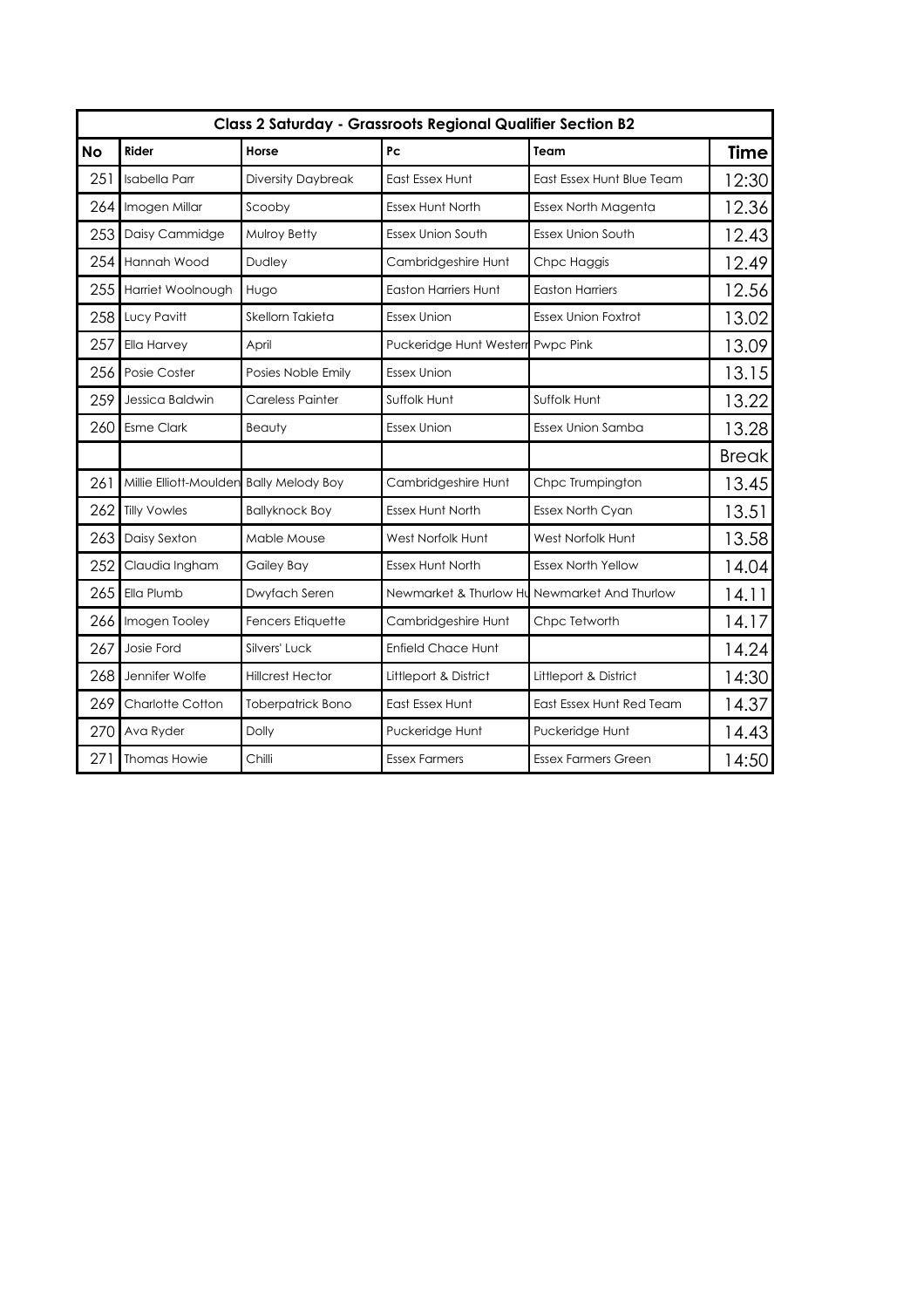| <b>Class 2 Saturday - Grassroots Regional Qualifier Section B3</b> |                     |                                      |                             |                                              |              |
|--------------------------------------------------------------------|---------------------|--------------------------------------|-----------------------------|----------------------------------------------|--------------|
| <b>No</b>                                                          | <b>Rider</b>        | Horse                                | Pc                          | Team                                         | <b>Time</b>  |
| 301                                                                | Lily Anne Simpson   | Who's To Say                         | East Essex Hunt             | East Essex Hunt Blue Team                    | 12:30        |
| 314                                                                | Lara Mildwater      | Monty                                | Essex Hunt North            | Essex North Magenta                          | 12.36        |
| 303                                                                | Hannah Bourgoine    | Cors Cavalier                        | <b>Essex Union South</b>    | Essex Union South                            | 12.43        |
| 304                                                                | Camilla Morris-Lowe | Clive                                | Cambridgeshire Hunt         | Chpc Haggis                                  | 12.49        |
| 305                                                                | Alysha Bucknor      | Walden Landslide                     | <b>Easton Harriers Hunt</b> | <b>Easton Harriers</b>                       | 12.56        |
| 308                                                                | Sophie Hampton      | Darbey Violet                        | <b>Essex Union</b>          | <b>Essex Union Foxtrot</b>                   | 13.02        |
| 307                                                                | Keira Draper        | Oakley Pride                         | Puckeridge Hunt Wester      | <b>Pwpc Pink</b>                             | 13.09        |
| 306                                                                | Alana Hughes        | Harvey                               | <b>Essex Union</b>          |                                              | 13.15        |
| 309                                                                | Ursula Brown        | <b>Baby Hoss</b>                     | Suffolk Hunt                | Suffolk Hunt                                 | 13.22        |
| 310                                                                | <b>Tilly Pavitt</b> | Crawell Vandyke                      | <b>Essex Union</b>          | Essex Union Samba                            | 13.28        |
|                                                                    |                     |                                      |                             |                                              | <b>Break</b> |
| 311                                                                | Abigail Buchan      | Dancer Ix                            | Cambridgeshire Hunt         | Chpc Trumpington                             | 13.45        |
| 312                                                                | Rocky Leahy         | Waxwing Pocket Mone Essex Hunt North |                             | Essex North Cyan                             | 13.51        |
| 313                                                                | Arabella Patton     | Domino Harvey                        | West Norfolk Hunt           | West Norfolk Hunt                            | 13.58        |
| 302                                                                | Freya Ingham        | Vega La Milky Bar Kid                | <b>Essex Hunt North</b>     | <b>Essex North Yellow</b>                    | 14.04        |
| 315                                                                | Francesca Mills     | Clonleigh Pride                      |                             | Newmarket & Thurlow Hu Newmarket And Thurlow | 14.11        |
| 316                                                                | Cecily Curry        | Glenives Sebastian                   | Cambridgeshire Hunt         | Chpc Tetworth                                | 14.17        |
| 317                                                                | George Wise         | Wildyman                             | Newmarket & Thurlow Hunt    |                                              | 14.24        |
| 318                                                                | Katie Hughes        | Heidi                                | Littleport & District       | Littleport & District                        | 14:30        |
| 319                                                                | Kiera Payne         | Woodpark Barney Prom East Essex Hunt |                             | East Essex Hunt Red Team                     | 14.37        |
| 320                                                                | <b>Hettie Peel</b>  | <b>Fairley Masquerade</b>            | Puckeridge Hunt             | Puckeridge Hunt                              | 14.43        |
| 321                                                                | Lucy Howie          | <b>Barney</b>                        | <b>Essex Farmers</b>        | <b>Essex Farmers Green</b>                   | 14:50        |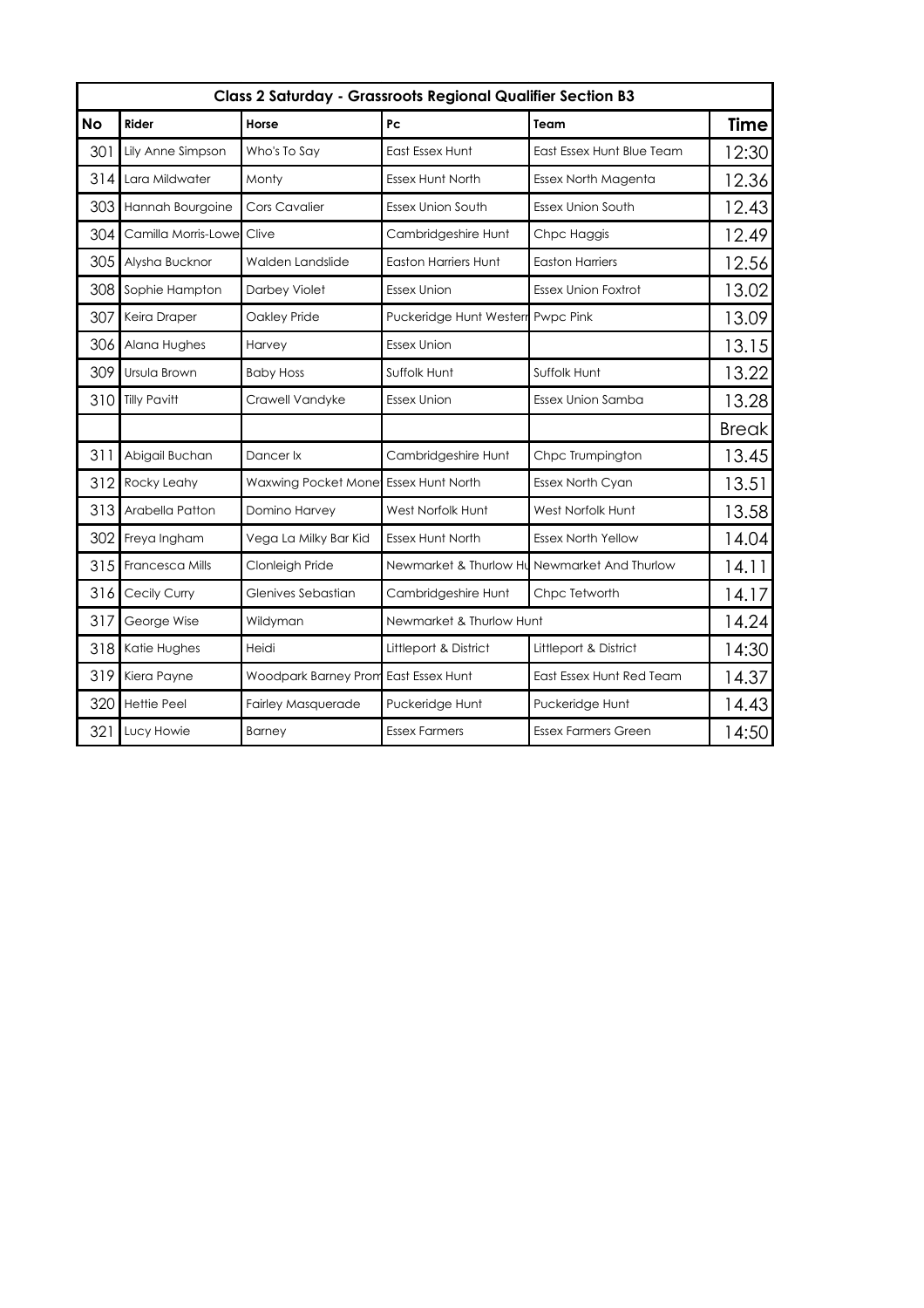|           | <b>Class 2 Saturday - Grassroots Regional Qualifier Section B4</b> |                                                |                             |                            |              |  |
|-----------|--------------------------------------------------------------------|------------------------------------------------|-----------------------------|----------------------------|--------------|--|
| <b>No</b> | Rider                                                              | Horse                                          | Pc                          | Team                       | <b>Time</b>  |  |
| 351       | Megan Cock                                                         | Clonkeen Brock                                 | East Essex Hunt             | East Essex Hunt Blue Team  | 12:30        |  |
| 364       | Abigail Purvis                                                     | <b>Bracken</b>                                 | <b>Essex Hunt North</b>     | Essex North Magenta        | 12.36        |  |
| 353       | Olivia Minns                                                       | Puzzlopolis                                    | <b>Essex Union South</b>    | <b>Essex Union South</b>   | 12.43        |  |
| 354       | Abigail Buchan                                                     | William                                        | Cambridgeshire Hunt         | Chpc Haggis                | 12.49        |  |
| 355       | Lexi Foster                                                        | Sliabh Piper                                   | <b>Easton Harriers Hunt</b> | <b>Easton Harriers</b>     | 12.56        |  |
| 358       | Poppy Mowatt-Morr Ardlea Mia                                       |                                                | <b>Essex Union</b>          | <b>Essex Union Foxtrot</b> | 13.02        |  |
| 357       | Lydia Murphy                                                       | Hop 'N S'kipp                                  | Puckeridge Hunt Westerr     | Pwpc Pink                  | 13.09        |  |
| 356       | Lily Heapy                                                         | <b>Totally Amazing Toto</b>                    | <b>Essex Hunt North</b>     |                            | 13.15        |  |
| 359       | <b>Isabel Masters</b>                                              | <b>Megland Stormtime</b>                       | Suffolk Hunt                | Suffolk Hunt               | 13.22        |  |
| 360       | Kiera Bennett                                                      | Carrowkeel Atlas                               | <b>Essex Union</b>          | Essex Union Samba          | 13.28        |  |
|           |                                                                    |                                                |                             |                            | <b>Break</b> |  |
| 361       | <b>Hannah Galbraith</b>                                            | Pillheath Pavello                              | Cambridgeshire Hunt         | Chpc Trumpington           | 13.45        |  |
| 362       | Georgina Jane Haig Pickles                                         |                                                | <b>Essex Hunt North</b>     | <b>Essex North Cyan</b>    | 13.51        |  |
| 363       | Mollie Stephens                                                    | Fanta Fox                                      | West Norfolk Hunt           | West Norfolk Hunt          | 13.58        |  |
| 352       | Callie Burgess                                                     | Ardlea Auther King                             | <b>Essex Hunt North</b>     | <b>Essex North Yellow</b>  | 14.04        |  |
| 365       | <b>Emily Appleby</b>                                               | Coombehill Laguna                              | Newmarket & Thurlow Hu      | Newmarket And Thurlow      | 14.11        |  |
| 366       | Arabella Morris-Lowe                                               | De Vossebelt's Nibbitt                         | Cambridgeshire Hunt         | Chpc Tetworth              | 14.17        |  |
| 367       | Olivia Hughes                                                      | Supreme Hot Toddy li                           | Littleport & District       | Littleport & District      | 14.24        |  |
| 368       | Lizzie Webb                                                        | <b>Ballylea Prince Of Dawr East Essex Hunt</b> |                             | East Essex Hunt Red Team   | 14:30        |  |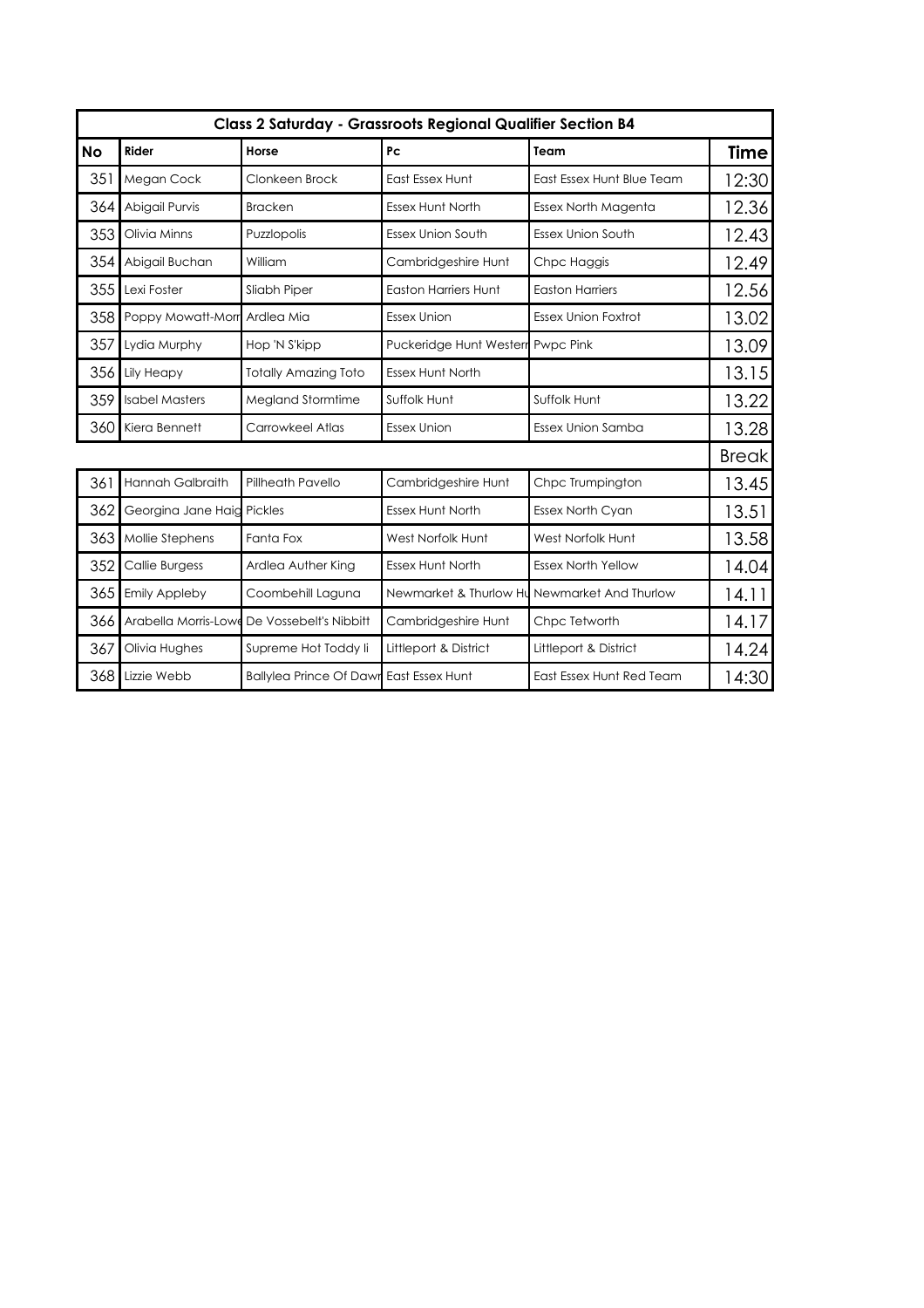|           | Class 5 Sunday - Area 8 Intermediate Qualifier - Section C1 |                           |                         |                          |              |  |  |
|-----------|-------------------------------------------------------------|---------------------------|-------------------------|--------------------------|--------------|--|--|
| <b>No</b> | Rider                                                       | Horse                     | Pc                      | Team                     |              |  |  |
| 401       | Samantha Moody                                              | Evert LI                  | <b>Essex Union</b>      | Essex Union Rumba        | 10.00        |  |  |
| 402       | Emma Philpot                                                | Zoook                     | <b>Essex Union</b>      | <b>Essex Union Rumba</b> | 10.07        |  |  |
| 403       | Charlotte Lane                                              | Crowide The Talisman      | <b>East Essex Hunt</b>  | East Essex Hunt Green    | 10.15        |  |  |
| 404       | Sophie Runnacles                                            | <b>Tom Of Diamonds</b>    | East Essex Hunt         | East Essex Hunt Green    | 10.22        |  |  |
| 407       | Isabela Gheorghiu                                           | <b>Gwallwy Gwawr</b>      | <b>Essex Hunt North</b> | <b>Essex North Blue</b>  | 10.30        |  |  |
| 408       | Imogen Pohl                                                 | <b>Ballingowan Chiara</b> | <b>Essex Hunt North</b> | <b>Essex North Blue</b>  | 10.37        |  |  |
| 405       | Lily Beckley                                                | Jessica                   | <b>Essex Hunt North</b> | <b>Essex North Red</b>   | 10.45        |  |  |
| 406       | <b>Daisy Burgess</b>                                        | Ardlea Auther King        | <b>Essex Hunt North</b> | <b>Essex North Red</b>   | 10.52        |  |  |
|           |                                                             |                           |                         |                          | <b>Break</b> |  |  |
| 409       | Charlotte Cole                                              | <b>Broomham Errol</b>     | Soham & District        |                          | 11.15        |  |  |
| 410       | Amber Dickson                                               | Willow The Wisp           | Suffolk Hunt            | Suffolk Hunt             | 11.22        |  |  |
| 411       | Freya De'ath                                                | Sea King li               | Suffolk Hunt            | Suffolk Hunt             | 11.28        |  |  |
| 412       | Anna Braybrooke                                             | I Should Coco             | Cambridgeshire Hunt     | Chpc - Intermediate      | 11.35        |  |  |
| 413       | Erin Braybrooke                                             | <b>Barretstown Derby</b>  | Cambridgeshire Hunt     | Chpc - Intermediate      | 11.41        |  |  |
| 414       | Kayleigh Warmer                                             | <b>Ballyowen Foolsday</b> | South Norfolk           | Snpc Intermediate        | 11.48        |  |  |
| 415       | Jade Howarth                                                | Tinkerbell Vi (Lottie)    | South Norfolk           | Snpc Intermediate        | 11.54        |  |  |
| 416       | Tia Lilly Crane                                             | Glenayre Knight           | West Norfolk Hunt       |                          | 11.50        |  |  |

|           | Class 5 Sunday - Area 8 Intermediate Qualifier - Section C2 |                            |                          |                              |              |  |  |
|-----------|-------------------------------------------------------------|----------------------------|--------------------------|------------------------------|--------------|--|--|
| <b>No</b> | Rider                                                       | Horse                      | Pc                       | Team                         |              |  |  |
| 451       | Jessica Richardson                                          | Phoenella                  | <b>Essex Union</b>       | Essex Union Rumba            | 10.00        |  |  |
| 452       | Sydney Hockney                                              | Nonstop Lightning Uk Z     | <b>East Essex Hunt</b>   | <b>East Essex Hunt Green</b> | 10.07        |  |  |
| 453       | <b>Ellie Hastings</b>                                       | Morjoy Lady Darna          | <b>East Essex Hunt</b>   | East Essex Hunt Green        | 10.15        |  |  |
| 456       | <b>Charlotte Cooke</b>                                      | Iceford Jigsaw             | <b>Essex Hunt North</b>  | <b>Essex North Blue</b>      | 10.22        |  |  |
| 455       | Natasha Worsick                                             | Shannondale Shagosha       | <b>Essex Hunt North</b>  | <b>Essex North Blue</b>      | 10.30        |  |  |
| 454       | Honor Gordon                                                | Monbeg Madge               | <b>Essex Hunt North</b>  | Essex North Red              | 10.37        |  |  |
| 457       | Daisy Willmott                                              | Pigbush Buster             | <b>Essex Farmers</b>     |                              | 10.45        |  |  |
| 458       | Katie Beaton                                                | Alomo Foxy                 | Newmarket & Thurlow Hunt |                              | 10.52        |  |  |
|           |                                                             |                            |                          |                              | <b>Break</b> |  |  |
|           |                                                             |                            |                          |                              | 11.15        |  |  |
| 461       | Zara Barber                                                 | Kildromin Champ            | Suffolk Hunt             | Suffolk Hunt                 | 11.22        |  |  |
| 462       | Hannah Pamplin                                              | <b>Randis Clover</b>       | Suffolk Hunt             | Suffolk Hunt                 | 11.28        |  |  |
| 463       | Sophie Roach                                                | Kilcandra Sincerely Cruise | Cambridgeshire Hunt      | Chpc - Intermediate          | 11.35        |  |  |
| 464       | Oliver Kidner                                               | Coldplay                   | South Norfolk            | Snpc Intermediate            | 11.41        |  |  |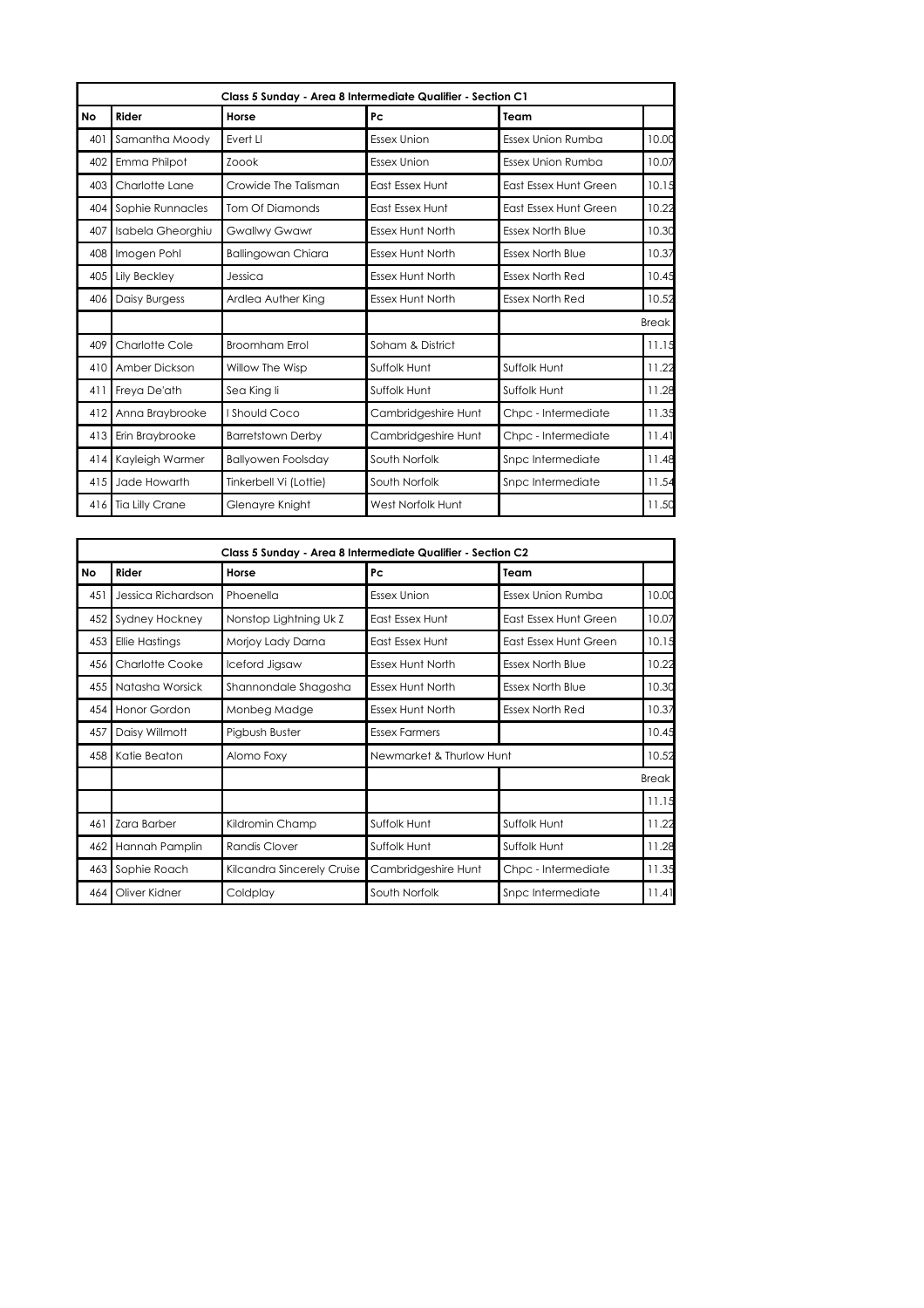|           | Class 6 Sunday - Area 8 Open Qualifier - Section D |                          |                             |                         |              |  |  |
|-----------|----------------------------------------------------|--------------------------|-----------------------------|-------------------------|--------------|--|--|
| <b>No</b> | Rider                                              | Horse                    | Pc                          | Team                    |              |  |  |
| 501       | Erin Braybrooke                                    | Mr Maurus                | Cambridgeshire Hunt         | Mixed Yellow            | 10.00        |  |  |
| 502       | Isabelle Lane                                      | Drumaclan Diamond        | East Essex Hunt             | Mixed Yellow            | 10.07        |  |  |
| 503       | Emma Freeman                                       | Quick Dolla Bill         | <b>Easton Harriers Hunt</b> | Mixed Yellow            | 10.13        |  |  |
| 504       |                                                    |                          |                             |                         | 10.20        |  |  |
| 505       | Charlotte Pettitt                                  | Flush Hill Fendi         | Suffolk Hunt                | Suffolk Hunt            | 10.26        |  |  |
| 506       | Daisy Minter                                       | Whitlock Of Bellhouse    | Suffolk Hunt                | Suffolk Hunt            | 10.33        |  |  |
| 507       | Lydia Sida-Page                                    | Gold Knight li           | Suffolk Hunt                | Suffolk Hunt            | 10.39        |  |  |
| 508       | Henry Minter                                       | Another Island           | Suffolk Hunt                | Suffolk Hunt            | 10.46        |  |  |
| 509       | Iona Woods                                         | Loughnatousa Joey        | Soham & District            | Soham And District      | 10.52        |  |  |
| 510       | Katie Cameron                                      | Call Me Kev              | Soham & District            | Soham And District      | 10.59        |  |  |
|           |                                                    |                          |                             |                         | <b>Break</b> |  |  |
| 511       | <b>Charlotte Cooke</b>                             | Liscannor Tulira         | <b>Essex Hunt North</b>     | <b>Essex Hunt North</b> | 11.18        |  |  |
| 512       | Tara Murphy                                        | Monbeg Maximus           | Soham & District            | Soham And District      | 11.25        |  |  |
| 513       | Rebecca Everitt                                    | Frankie's Fortune        | Soham & District            | Soham And District      | 11.31        |  |  |
| 514       | Emilia Arnold                                      | Ankie                    | <b>Essex Hunt North</b>     | <b>Essex Hunt North</b> | 11.38        |  |  |
| 515       | Charlotte Pegrum                                   | <b>Master Grey</b>       | <b>Essex Hunt North</b>     | <b>Essex Hunt North</b> | 11.44        |  |  |
| 516       | Hannah Luesley                                     | Caramac                  | <b>Essex Hunt North</b>     | <b>Essex Hunt North</b> | 11.51        |  |  |
| 517       | Sophie Runnacles                                   | Alvescot Windrush        | East Essex Hunt             | Mixed Yellow            | 11.57        |  |  |
| 518       | Daisy Minter                                       | Algy                     | Suffolk Hunt                | Mixed Orange            | 12.04        |  |  |
| 519       | Sophie Pettitt                                     | Grianagh Qe Dempsey      | Suffolk Hunt                | Mixed Orange            | 12.10        |  |  |
| 520       | Ada Marson                                         | <b>Tullibards Clover</b> | <b>Easton Harriers Hunt</b> | Mixed Orange            | 12.17        |  |  |
| 521       | <b>Charlotte Cooke</b>                             | Midnight Dancer II       | <b>Essex Hunt North</b>     | Mixed Orange            | 12.23        |  |  |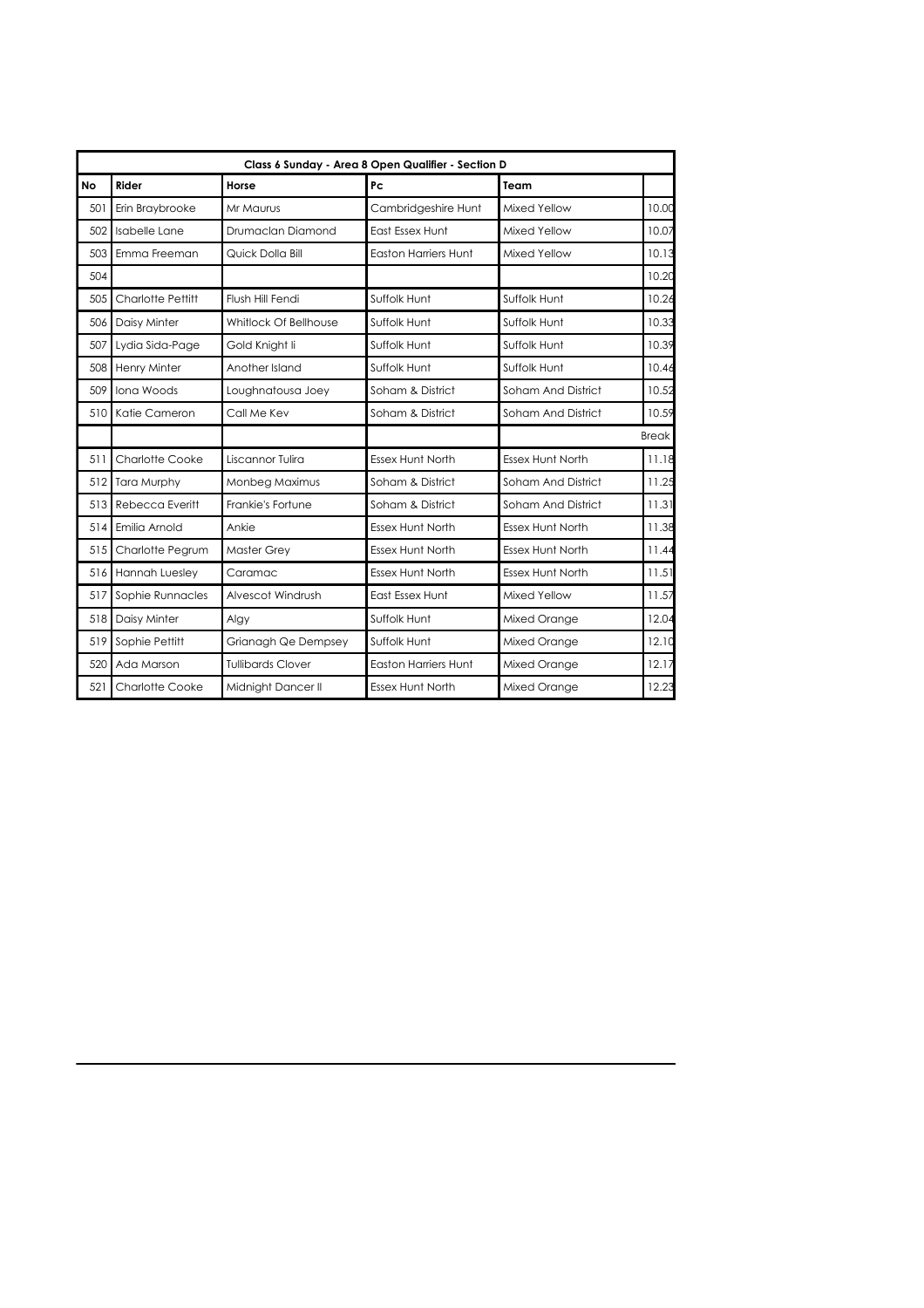|     |                            |                                | Class 3 Sunday - Area 8 Novice Qualifier - Section E1 |                                |              |
|-----|----------------------------|--------------------------------|-------------------------------------------------------|--------------------------------|--------------|
| No  | Rider                      | Horse                          | Pc                                                    | Team                           |              |
| 601 | Sophie Bell                | Castlecoote Mojo               | <b>Essex Hunt North</b>                               | <b>Essex North Orange</b>      | 13.00        |
| 602 | Charlotte Hilliard         | <b>Bandit</b>                  | East Essex Hunt                                       | East Essex Hunt Orange<br>Team | 13.06        |
| 603 | Daisy Westrope             | Fast Fuse                      | <b>Enfield Chace Hunt</b>                             | <b>Enfield Chace Hunt</b>      | 13.13        |
| 604 | <b>Tianna Patterson</b>    | Errigal Hill Boy               | <b>Essex Union</b>                                    | <b>Essex Union Jive</b>        | 13.19        |
| 605 | Zara Clark-Jones           | Rickamore Royal                | Puckeridge Hunt                                       | Puckeridge Hunt Blue           | 13.26        |
| 606 | Sasha Welbourn             | <b>Foxlaws Bright Prospect</b> | Suffolk Hunt                                          | Suffolk Hunt Rubies            | 13.31        |
| 607 | Amelia August              | Grandioos                      | <b>Essex Farmers</b>                                  | <b>Essex Farmers Blue</b>      | 13.38        |
| 608 | Oscar Governo              | Arctic Snowcat                 | Essex & Suffolk Hunt                                  | <b>Essex And Suffolk</b>       | 13.44        |
| 609 | Lily Waterer               | Nico                           | <b>Easton Harriers Hunt</b>                           | <b>Easton Harriers</b>         | 13.51        |
| 610 | Charlotte Sheppard         | Matt's Delight                 | Cambridgeshire Hunt                                   | Chpc - Novice                  | 13.57        |
| 611 | Sophie Bell                | Benji Bumblebee                | <b>Essex Hunt North</b>                               | <b>Essex North Green</b>       | 14.04        |
|     |                            |                                |                                                       |                                | <b>Break</b> |
| 612 | Sophie Philpot             | Prince Of Donard               | <b>Essex Union</b>                                    | <b>Essex Union Quick Step</b>  | 14.23        |
| 613 | Charlie Albert Heapy Roger |                                | <b>Essex Hunt North</b>                               | <b>Essex North Purple</b>      | 14.30        |
| 614 | Helena Page-Blair          | <b>Tullibards He's Cool</b>    | Newmarket & Thurlow Ht                                | Newmarket And Thurlow<br>Blue  | 14.36        |
| 615 | Carys Clark                | Lady Evelyn                    | East Essex Hunt                                       | East Essex Hunt Purple<br>Team | 14.43        |
| 616 | Poppy Orr                  | Gaisun Gleann Fada             | Puckeridge Hunt                                       | Puckeridge Hunt Red            | 14.49        |
| 617 | <b>Holly Topper</b>        | Casper                         | South Norfolk                                         | <b>Snpc Novice</b>             | 14.56        |
| 618 | Amber Dickson              | Natural Dawn                   | Suffolk Hunt                                          | <b>Suffolk Hunt Pearls</b>     | 15.02        |
| 619 | <b>Charlotte Mcnally</b>   | Pretty Blue                    | Soham & District                                      | Soham And District             | 15.09        |
| 620 | Kitty Ashpole              | Alright Tiger                  | Puckeridge Hunt Westerr                               | Pwpc Pink                      | 15.15        |
| 621 | Katie Billings             | <b>Tweedle Dee</b>             | <b>Essex Hunt North</b>                               | <b>Essex North Pink</b>        | 15.22        |
| 622 | <b>Martha Price</b>        | Marliano De Ka Bryere          | Cambridgeshire Hunt                                   |                                | 15.28        |
|     | 623 Ivy Strobel            | Daedalus                       | Puckeridge Hunt Western                               |                                | 15.35        |

|     | Class 3 Sunday - Area 8 Novice Qualifier - Section E2 |                             |                             |                                |              |  |  |  |
|-----|-------------------------------------------------------|-----------------------------|-----------------------------|--------------------------------|--------------|--|--|--|
| No  | Rider                                                 | Horse                       | Pc                          | Team                           |              |  |  |  |
| 651 | Jack Bailey                                           | <b>Biggie Smalls</b>        | <b>Essex Hunt North</b>     | <b>Essex North Orange</b>      | 13.00        |  |  |  |
| 652 | Niamh Clark                                           | Daisy Do                    | East Essex Hunt             | East Essex Hunt Orange<br>Team | 13.06        |  |  |  |
| 653 | Josie Ford                                            | Retyn Flash Harry           | <b>Enfield Chace Hunt</b>   | <b>Enfield Chace Hunt</b>      | 13.13        |  |  |  |
| 654 | Lauren Booth                                          | <b>Blackwoodland Peat</b>   | <b>Essex Union</b>          | <b>Essex Union Jive</b>        | 13.19        |  |  |  |
| 655 | Monique Sharp                                         | Hathaway Strider            | Puckeridge Hunt             | Puckeridge Hunt Blue           | 13.26        |  |  |  |
| 656 | Fran Jackson                                          | <b>Branchfield Carrow</b>   | Suffolk Hunt                | <b>Suffolk Hunt Rubies</b>     | 13.31        |  |  |  |
| 657 | Olivia Preston                                        | Santa                       | <b>Essex Farmers</b>        | <b>Essex Farmers Blue</b>      | 13.38        |  |  |  |
| 658 | Matilda Steel                                         | King Arthur                 | Essex & Suffolk Hunt        | <b>Essex And Suffolk</b>       | 13.44        |  |  |  |
| 659 | Lucy Rigler                                           | Heritage Attica             | <b>Easton Harriers Hunt</b> | <b>Easton Harriers</b>         | 13.51        |  |  |  |
| 660 | Emma Shaw                                             | Little Lord Fauntleroy      | Cambridgeshire Hunt         | Chpc - Novice                  | 13.57        |  |  |  |
|     |                                                       |                             |                             |                                | 14.04        |  |  |  |
|     |                                                       |                             |                             |                                | <b>Break</b> |  |  |  |
| 662 | Holly Bashman                                         | Pennyfarthing Archie        | <b>Essex Union</b>          | <b>Essex Union Quick Step</b>  | 14.23        |  |  |  |
| 663 | Charlotte Mackley                                     | Killeen Oisin               | Essex Hunt North            | <b>Essex North Purple</b>      | 14.30        |  |  |  |
| 664 | Isla Smith                                            | Cococabana Sunrise          | Newmarket & Thurlow Ht      | Newmarket And Thurlow<br>Blue  | 14.36        |  |  |  |
| 665 | Charlie Webb                                          | <b>Beukenoords Bechamel</b> | East Essex Hunt             | East Essex Hunt Purple<br>Team | 14.43        |  |  |  |
| 666 | Harry Orr                                             | <b>Bybeck Hercules</b>      | Puckeridge Hunt             | Puckeridge Hunt Red            | 14.49        |  |  |  |
| 667 | Erin Castleton-White Polo                             |                             | South Norfolk               | <b>Snpc Novice</b>             | 14.56        |  |  |  |
| 668 | Faith De'ath                                          | A Touch Of Frost            | Suffolk Hunt                | <b>Suffolk Hunt Pearls</b>     | 15.02        |  |  |  |
| 669 | <b>Isabella Evers</b>                                 | <b>Black Eye Pea</b>        | Soham & District            | Soham And District             | 15.09        |  |  |  |
| 670 | Emma Bloomfield                                       | Apollo Vii                  | Puckeridge Hunt Westerr     | Pwpc Pink                      | 15.15        |  |  |  |
| 671 | <b>Hebe Willis</b>                                    | Edith                       | <b>Essex Hunt North</b>     | <b>Essex North Pink</b>        | 15.22        |  |  |  |
| 672 | Ruby Robinson                                         | Bierway Ella Mae            | <b>Enfield Chace Hunt</b>   |                                | 15.28        |  |  |  |
| 673 | Mia Mclaughlin                                        | Leeside Lenny               | Puckeridge Hunt Western     |                                | 15.35        |  |  |  |